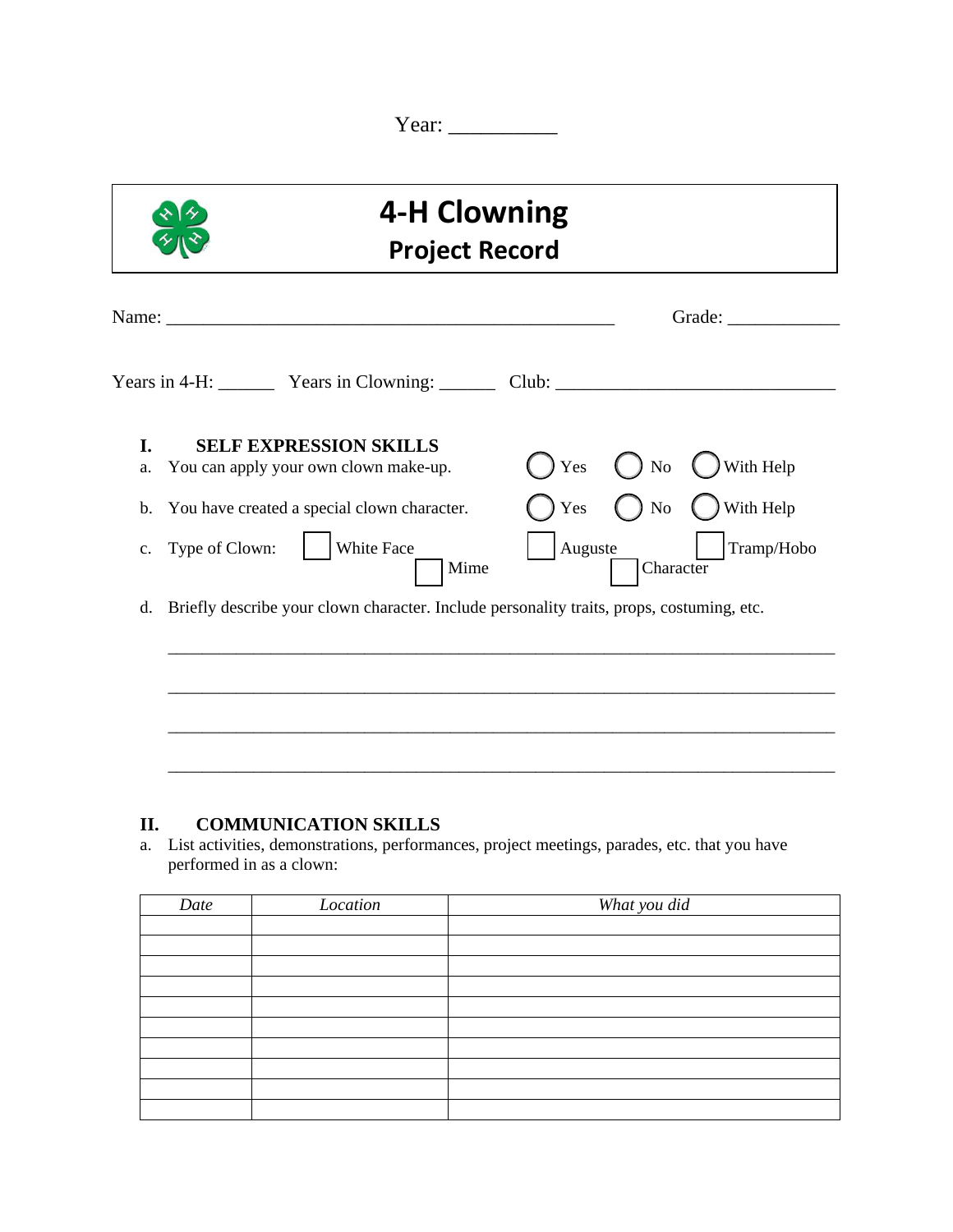|    | b. List any props that have helped create your clown character                                            |
|----|-----------------------------------------------------------------------------------------------------------|
|    | c. List any special tricks or stunts you perform as your clown character                                  |
| d. | Check mark any age groups you have performed for this year as a clown and write what you did<br>Preschool |
|    | Elementary                                                                                                |
|    | Teens                                                                                                     |
|    | Adults                                                                                                    |
| e. | Did you perform as a Caring Clown (hospital clown)? If so, write about your experience(s).                |
| f. | List other skills you have learned as a clown (i.e. facepainting, balloon animals, etc.)                  |
|    |                                                                                                           |